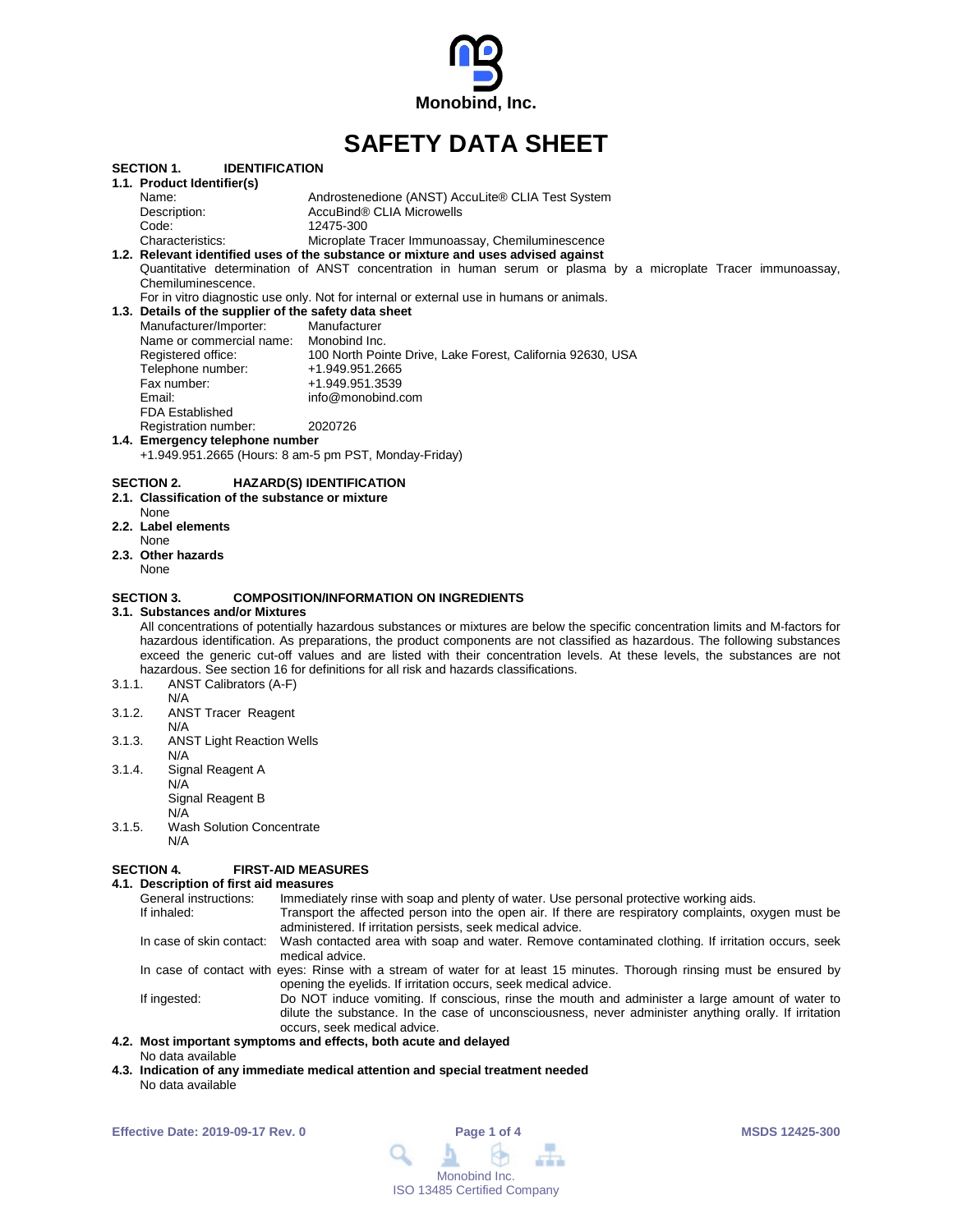#### **SECTION 5. FIRE-FIGHTING MEASURES**

- **5.1. Extinguishing media**
- Carbon dioxide, dry powder, foam, water
- **5.2. Special hazards arising from the substance or mixture**
- None **5.3. Advice for firefighters**

Wear appropriate personal protective equipment and clothing. Wear self-contained breathing apparatus, if necessary.

#### **SECTION 6. ACCIDENTAL RELEASE MEASURES**

# **6.1. Personal precautions, protective equipment and emergency procedures**

- Avoid contact with skin and eyes. Wear suitable personal protective clothing.
- **6.2. Environmental precautions**
	- Avoid penetration into sewerage systems, surface and ground water. Avoid soil pollution.
- **6.3. Methods and material for containment and cleaning up** Cover with suitable absorbing material. After removing the substance, rinse the spot of spilling thoroughly with water and soap. Dispose of waste according to all federal, state, and local regulations.
- **6.4. Reference to other sections**

See Section 8 for personal protective equipment. See Section 13 for appropriate disposal methods.

#### **SECTION 7. HANDLING AND STORAGE**

#### **7.1. Precautions for safe handling**

Avoid spills. Avoid contact with skin, eyes and clothing. Use suitable protective means to work with the substance. Use in a well-ventilated area. Follow good manufacturing practices when using product. Do not drink, smoke, or eat in work areas.

# **7.2. Conditions for safe storage, including any incompatibilities**

7.2.1. Kit and unopened components:

Store at temperatures between  $+ 2$  and  $+ 8$  °C in a dry and dark place until expiration date.

- 7.2.1. Opened components:
	- Opened reagents are stable for sixty (60) days when stored at 2-8 °C.
- 7.2.2. For prepared reagents (see product insert):
	- Diluted wash buffer should be stored at room temperature (2-30 °C) for up to 60 days.

#### **7.3. Specific end uses**

Product procedure should be performed by a skilled individual or trained professional for in vitro diagnostic use only.

#### **SECTION 8. EXPOSURE CONTROL/PERSONAL PROTECTION**

#### **8.1. Control parameters**

No substances with occupational exposure limits.

# **8.2. Exposure controls**

- 8.2.1. Eye/face protection: Safety glasses or goggles with side shields recommended<br>8.2.2. Skin protection: Compatible protective gloves recommended. Wash han
- Compatible protective gloves recommended. Wash hands after properly removing and disposing of gloves. Other skin protection: Laboratory coats are recommended.
- 8.2.3. Respiratory protection: No respiratory protection is required. Use product in rooms enabling good ventilation. If local exhaustion is necessary, general (forced) exhaustion is recommended.
- 8.2.4. Thermal hazards:

### **SECTION 9. PHYSICAL AND CHEMICAL PROPERTIES**

#### **9.1. Information on basic physical and chemical properties**

9.1.1. Appearance:

|                                                        | Physical state (at 20 °C)                               |                                                                                            |  |  |  |
|--------------------------------------------------------|---------------------------------------------------------|--------------------------------------------------------------------------------------------|--|--|--|
|                                                        | Liquid:                                                 | Calibrators, Tracer Reagent, Wash Solution Concentrate, Signal Reagent A, Signal Reagent B |  |  |  |
|                                                        | Solid:                                                  | Microtiter strips                                                                          |  |  |  |
|                                                        | Colour                                                  |                                                                                            |  |  |  |
|                                                        | Straw:                                                  | Calibrators                                                                                |  |  |  |
|                                                        | Red:                                                    | <b>Tracer Reagent</b>                                                                      |  |  |  |
|                                                        | Clear:                                                  | Stop, Signal, Wash                                                                         |  |  |  |
| 9.1.2.                                                 | Odour:                                                  | None                                                                                       |  |  |  |
| 9.1.3.                                                 | Odour threshold:                                        | Unknown                                                                                    |  |  |  |
| 9.1.4.                                                 | pH value:                                               | Calibrators: $7.4 \pm 0.2$                                                                 |  |  |  |
|                                                        |                                                         | Tracer: $7.3 \pm 0.2$                                                                      |  |  |  |
|                                                        |                                                         | Microtiter strips: $7.5 \pm 0.2$                                                           |  |  |  |
|                                                        |                                                         | Wash Solution Concentrate: $8.8 \pm 0.2$                                                   |  |  |  |
|                                                        |                                                         | Signal Reagent A: $3.2 \pm 0.2$                                                            |  |  |  |
|                                                        |                                                         | Signal Reagent B: $4.5 \pm 0.2$                                                            |  |  |  |
| Melting point/freezing point: Not determined<br>9.1.5. |                                                         |                                                                                            |  |  |  |
| 9.1.6.                                                 | Initial boiling point/ boiling range:<br>Not determined |                                                                                            |  |  |  |
| 9.1.7.                                                 | Flash point:                                            | Not applicable                                                                             |  |  |  |
| 9.1.8.                                                 | Evaporation rate:                                       | Not determined                                                                             |  |  |  |
| 9.1.9.                                                 | Flammability (solid, gas):                              | Not flammable                                                                              |  |  |  |
| 9.1.10.                                                |                                                         | Upper/lower flammability or explosive limits:<br>Not applicable                            |  |  |  |
| 9.1.11.                                                | Vapour pressure:                                        | Not determined                                                                             |  |  |  |
|                                                        |                                                         |                                                                                            |  |  |  |

#### **Effective Date: 2019-09-17 Rev. 0 Page 2 of 4 MSDS 12475-300**

 $\blacksquare$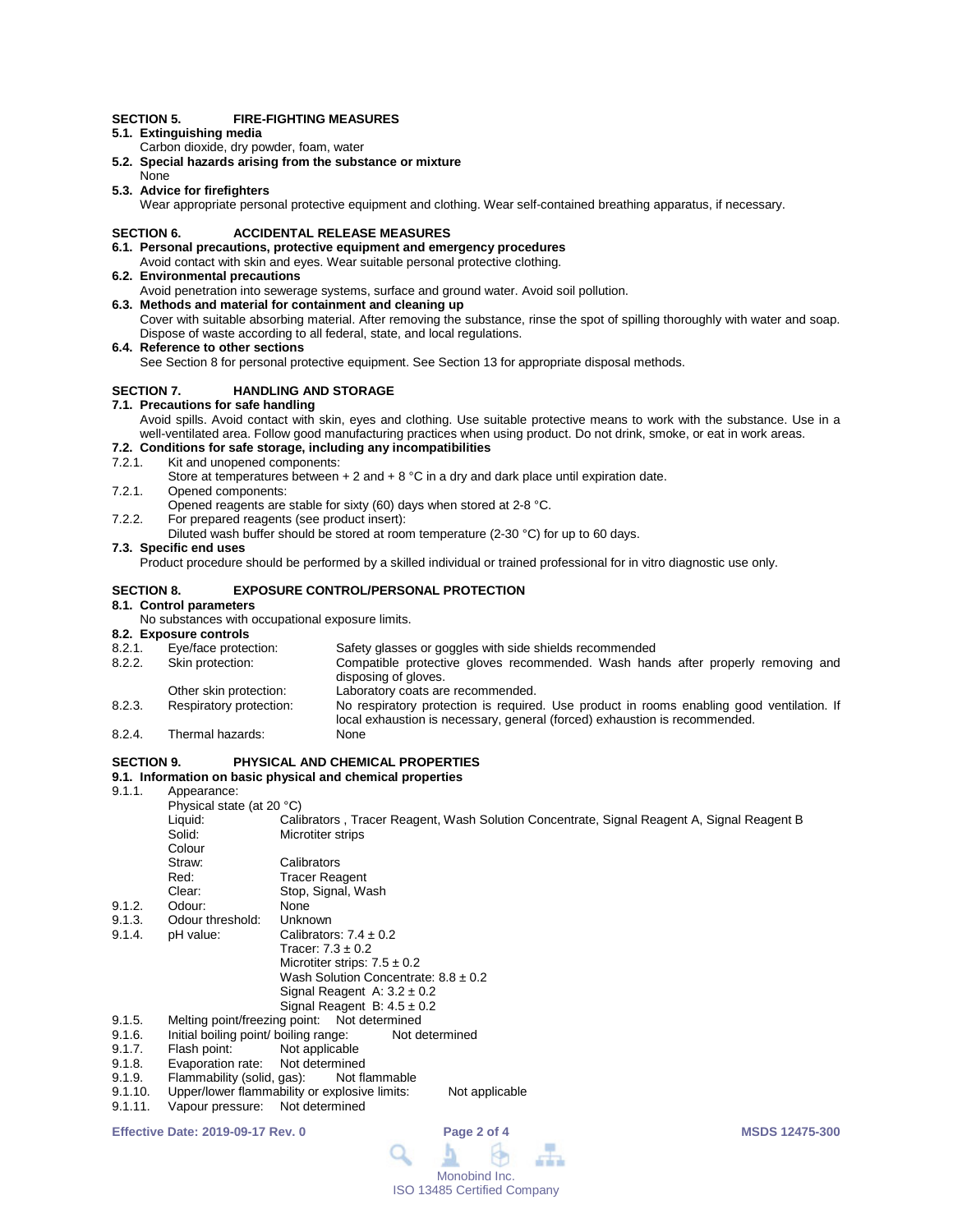| 9.1.12.<br>9.1.13.<br>9.1.14.<br>9.1.15.<br>9.1.16.<br>9.1.17.<br>9.1.18.<br>9.1.19.<br>9.1.20.<br>None | Vapour density:<br>Relative density:<br>Solubility:<br>Partition coefficient: n-octanol/water:<br>Auto-ignition temperature:<br>Decomposition temperature: Not determined<br>Viscosity:<br>Explosive properties:<br>Oxidising properties:<br>9.2. Other information | Not determined<br>Not determined<br>Water soluble<br>Not determined<br>Not applicable<br>Not determined<br>None<br>Not determined |
|---------------------------------------------------------------------------------------------------------|---------------------------------------------------------------------------------------------------------------------------------------------------------------------------------------------------------------------------------------------------------------------|-----------------------------------------------------------------------------------------------------------------------------------|
| <b>SECTION 10.</b>                                                                                      |                                                                                                                                                                                                                                                                     | <b>STABILITY AND REACTIVITY</b>                                                                                                   |
| 10.1. Reactivity                                                                                        |                                                                                                                                                                                                                                                                     |                                                                                                                                   |
|                                                                                                         |                                                                                                                                                                                                                                                                     | No known reactivity hazards associated with product                                                                               |
|                                                                                                         | 10.2. Chemical stability<br>Stable under recommended storage conditions                                                                                                                                                                                             |                                                                                                                                   |
|                                                                                                         | 10.3. Possibility of hazardous reactions                                                                                                                                                                                                                            |                                                                                                                                   |
|                                                                                                         | No hazardous polymerization                                                                                                                                                                                                                                         |                                                                                                                                   |
|                                                                                                         | 10.4. Conditions to avoid                                                                                                                                                                                                                                           |                                                                                                                                   |
|                                                                                                         | Excessive heat and light                                                                                                                                                                                                                                            |                                                                                                                                   |
|                                                                                                         | 10.5. Incompatible materials                                                                                                                                                                                                                                        |                                                                                                                                   |
| Acids                                                                                                   |                                                                                                                                                                                                                                                                     |                                                                                                                                   |
|                                                                                                         | 10.6. Hazardous decomposition products                                                                                                                                                                                                                              |                                                                                                                                   |
|                                                                                                         | Not determined                                                                                                                                                                                                                                                      |                                                                                                                                   |
| <b>SECTION 11.</b>                                                                                      |                                                                                                                                                                                                                                                                     | <b>TOXICOLOGICAL INFORMATION:</b>                                                                                                 |
|                                                                                                         | 11.1. Information on toxicological effects                                                                                                                                                                                                                          |                                                                                                                                   |
| 11.1.1.                                                                                                 | Acute toxicity:                                                                                                                                                                                                                                                     | Not determined                                                                                                                    |
| 11.1.2.                                                                                                 | Skin corrosion/irritation:                                                                                                                                                                                                                                          | Not determined                                                                                                                    |
| 11.1.3.                                                                                                 | Serious eye damage/irritation: Not determined                                                                                                                                                                                                                       |                                                                                                                                   |
| 11.1.4.                                                                                                 | Respiratory or skin sensitisation:                                                                                                                                                                                                                                  | Not determined                                                                                                                    |
| 11.1.5.                                                                                                 | Germ cell mutagenicity:                                                                                                                                                                                                                                             | Not determined                                                                                                                    |
| 11.1.6.                                                                                                 | Carcinogenicity:                                                                                                                                                                                                                                                    | No component of this product present at levels $\geq 0.1\%$ is identified as probable, possible or                                |
|                                                                                                         |                                                                                                                                                                                                                                                                     | confirmed human carcinogen by NTP (National Toxicology Program), IARC (International                                              |
|                                                                                                         | Reproductive toxicity:                                                                                                                                                                                                                                              | Agency for Research on Cancer), or OSHA (Occupational Safety & Health Administration)<br>Not determined                           |
| 11.1.7.<br>11.1.8.                                                                                      | STOT-single exposure:                                                                                                                                                                                                                                               | Not determined                                                                                                                    |
| 11.1.9.                                                                                                 | STOT-repeated exposure:                                                                                                                                                                                                                                             | Not determined                                                                                                                    |
|                                                                                                         | 11.1.10. Aspiration hazard:                                                                                                                                                                                                                                         | Not determined                                                                                                                    |
| 11.1.11.                                                                                                | Information on likely routes of exposure:                                                                                                                                                                                                                           |                                                                                                                                   |
|                                                                                                         | If ingested:                                                                                                                                                                                                                                                        | No known health effects                                                                                                           |
|                                                                                                         | If inhaled:                                                                                                                                                                                                                                                         | No known health effects                                                                                                           |
|                                                                                                         | If contact with skin:                                                                                                                                                                                                                                               | No known health effects                                                                                                           |
|                                                                                                         | If contact with eyes:                                                                                                                                                                                                                                               | No known health effects                                                                                                           |
|                                                                                                         |                                                                                                                                                                                                                                                                     | 11.1.12. Symptoms related to the physical, chemical, and toxicological characteristics: None after short or long-term exposure    |
| <b>SECTION 12.</b><br>$40.4$ Tavialist                                                                  |                                                                                                                                                                                                                                                                     | <b>ECOLOGICAL INFORMATION</b>                                                                                                     |

#### **12.1.Toxicity**

# Not determined.

#### **12.2.Persistence and degradability** Not determined

# **12.3.Bioaccumulative potential**

- Not determined
- **12.4.Mobility in soil**
- Not determined
- **12.5.Results of PBT and vPvB assessment** Not determined
- **12.6.Other adverse affects**
- Not determined

# **SECTION 13. DISPOSAL CONSIDERATIONS**

#### **13.1.Waste treatment methods**

All waste disposals must be carried out in accordance with federal, state, and local legislation and administrative regulations. A licensed professional waste disposal service should be utilized to dispose of material and packaging.

#### **SECTION 14. TRANSPORT INFORMATION 14.1.UN number** Not available **14.2.UN proper shipping name**

**Effective Date: 2019-09-17 Rev. 0 Page 3 of 4 MSDS 12475-300**

|                             | Page 3 of 4   |  |
|-----------------------------|---------------|--|
|                             |               |  |
|                             | Monobind Inc. |  |
| ISO 13485 Certified Company |               |  |